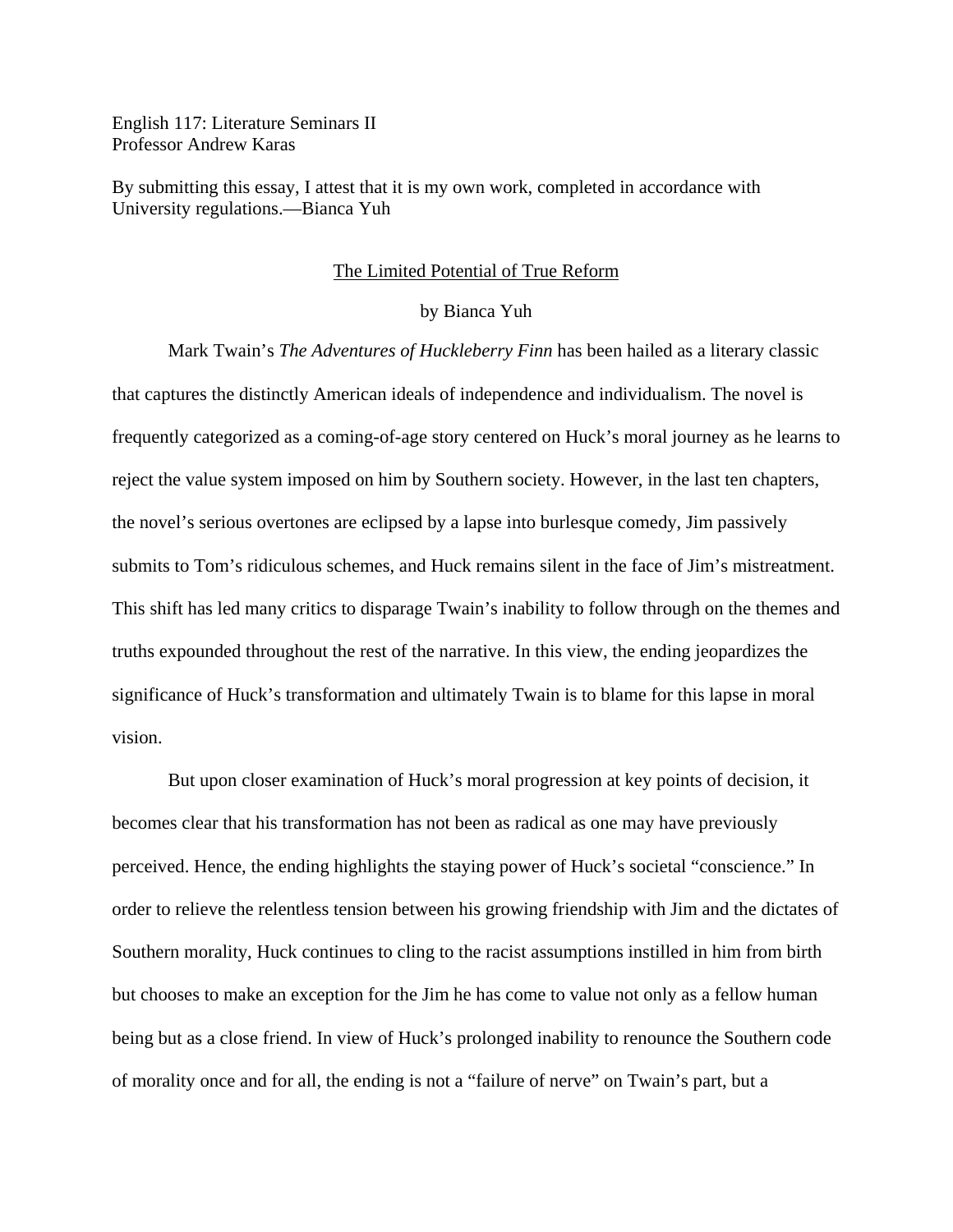calculated attempt to comment on the limited potential of true reform and to satirize the farce that was taking place in the post-Reconstruction South.

Critics such as Leo Marx have claimed that it is out of character for Huck to comply with Tom's plans in the final chapters with little protest; however, Huck's regression to a subordinate role and his high regard for Tom are key features of Huck's natural disposition. Throughout the novel, Huck has given in to more domineering figures for the sake of restoring peace and harmony. For example, soon after Huck comes upon the king and the duke, he quickly realizes that they are no more than "low-down frauds"; yet he does not let on because "it would keep peace in the family" (130). After years of experience dealing with Pap, his violent and overbearing father, Huck has learned that "the best way to get along with his kind of people is to let them have their own way" (131). So Huck's assent to Tom's proposal is not uncharacteristic by any means. Richard Hill notes that just as Huck deferred to Pap, the king, and the duke in order to prevent any conflict, so he does with Tom (499). Moreover, his respect for Tom has gone undiminished over the course of the narrative. Huck still admires Tom's ability to spin a good story, as evinced by his remark in Chapter 34: "What a head for just a boy to have! If I had Tom Sawyer's head, I wouldn't trade it off to be a duke" (215). Huck even cites Tom's authority on the matter of conscience, a "supposed product of his post-Tom maturity," stating, "It takes up more room than all the rest of a person's insides, and yet ain't no good nohow. Tom Sawyer he says the same" (Hill 498; 214). Thus, Huck's submission to Tom's plans is not a misstep in characterization, but a development in accordance with the Huck we have come to know.

 Huck's increasing maturity leading up to the ending is also often cited as a reason for dissatisfaction with the closing chapters, but in fact, Huck shows little moral progression throughout the novel even as he outwardly rejects his societal "conscience." We witness the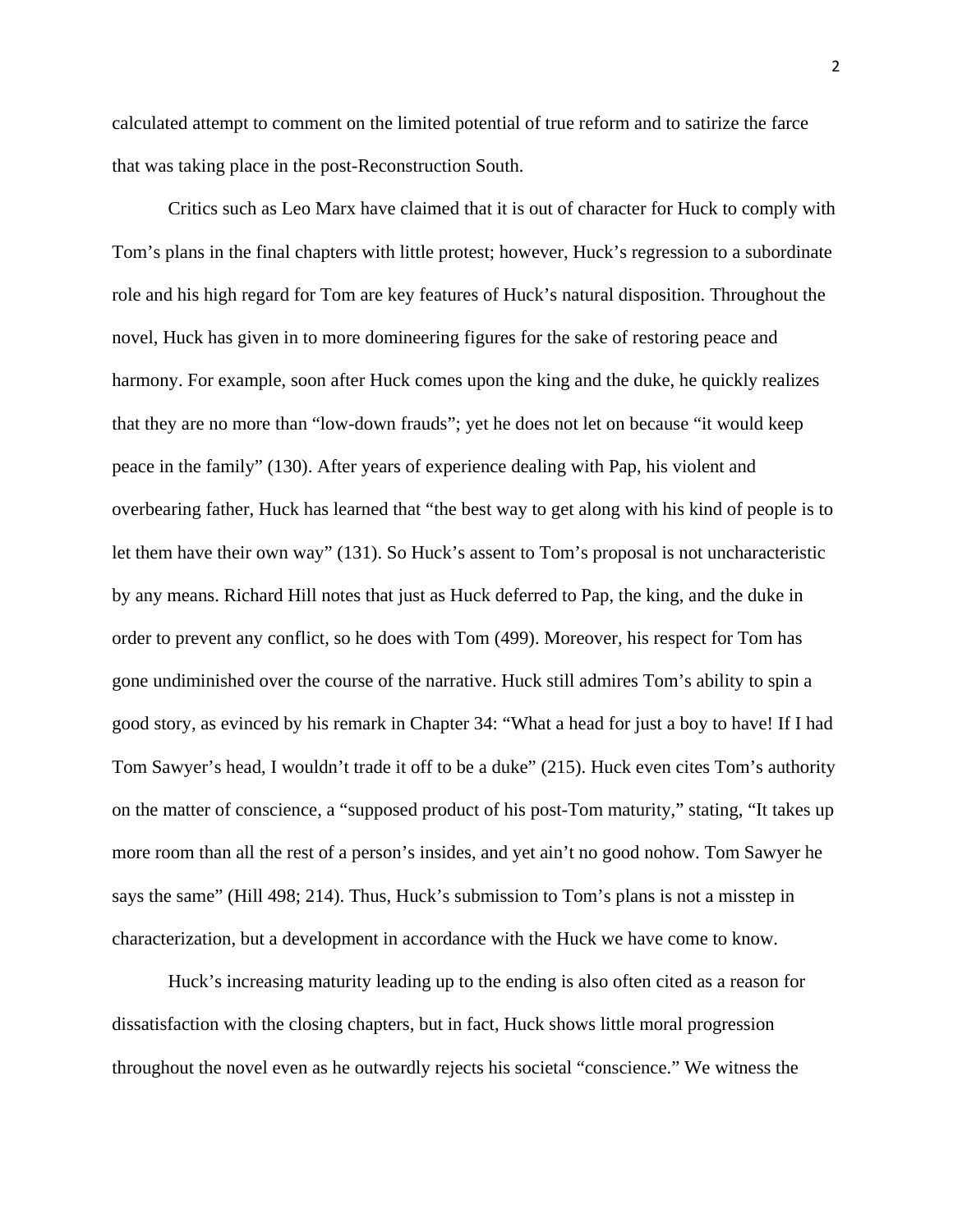strengthening of Huck's resolve to free Jim at all costs, yet Huck never completely dispenses with the value system of his upbringing. At all the critical points where Huck must choose between adhering to Southern morals—by turning Jim in, and following his own heart—by helping Jim escape, his internal conflict never quite dissipates. When Huck first decides to paddle ashore and turn Jim in, he feels "easy, and happy, and light as a feather," but after Jim calls him the "only fren' ole Jim's got now," Huck changes his mind and invents a story to protect him (102). Afterwards, Huck feels "bad and low" because he "knowed very well [he] had done wrong," indicating that his societal "conscience" still governs his ideas of right and wrong and causes him to feel guilty for his actions (104). Another crucial point of decision occurs when Huck considers writing a letter to Miss Watson to inform her of Jim's location. As Huck muses over the ways he has aided Jim so far, he feels "wicked and low-down and ornery," and his societal "conscience" continues to condemn him (199). Even after he tears up the note and famously declares, "All right, then, I'll go to hell," he still views them as "awful thoughts, and awful words" (201). A signal of Huck's moral transformation would be a lessening of selfreproach and an increase in conviction each time he comes to a crossroads, but no such signal appears. Huck feels just as ashamed and mortified of his actions as he did several chapters ago, revealing the unshakeable hold that the Southern moral code continues to have over him. As Jim O'Loughlin affirms, Huck copes with his inner turmoil by neatly separating his personal feelings for Jim from his stance on slavery (213). Although Huck's personal connection to Jim may outweigh his racist beliefs at key moments of decision, his experience does not fundamentally change his views on race.

The extent to which Huck's upbringing continues to influence his behavior, even subconsciously, is reinforced in the final portion of the novel in order to highlight Huck's moral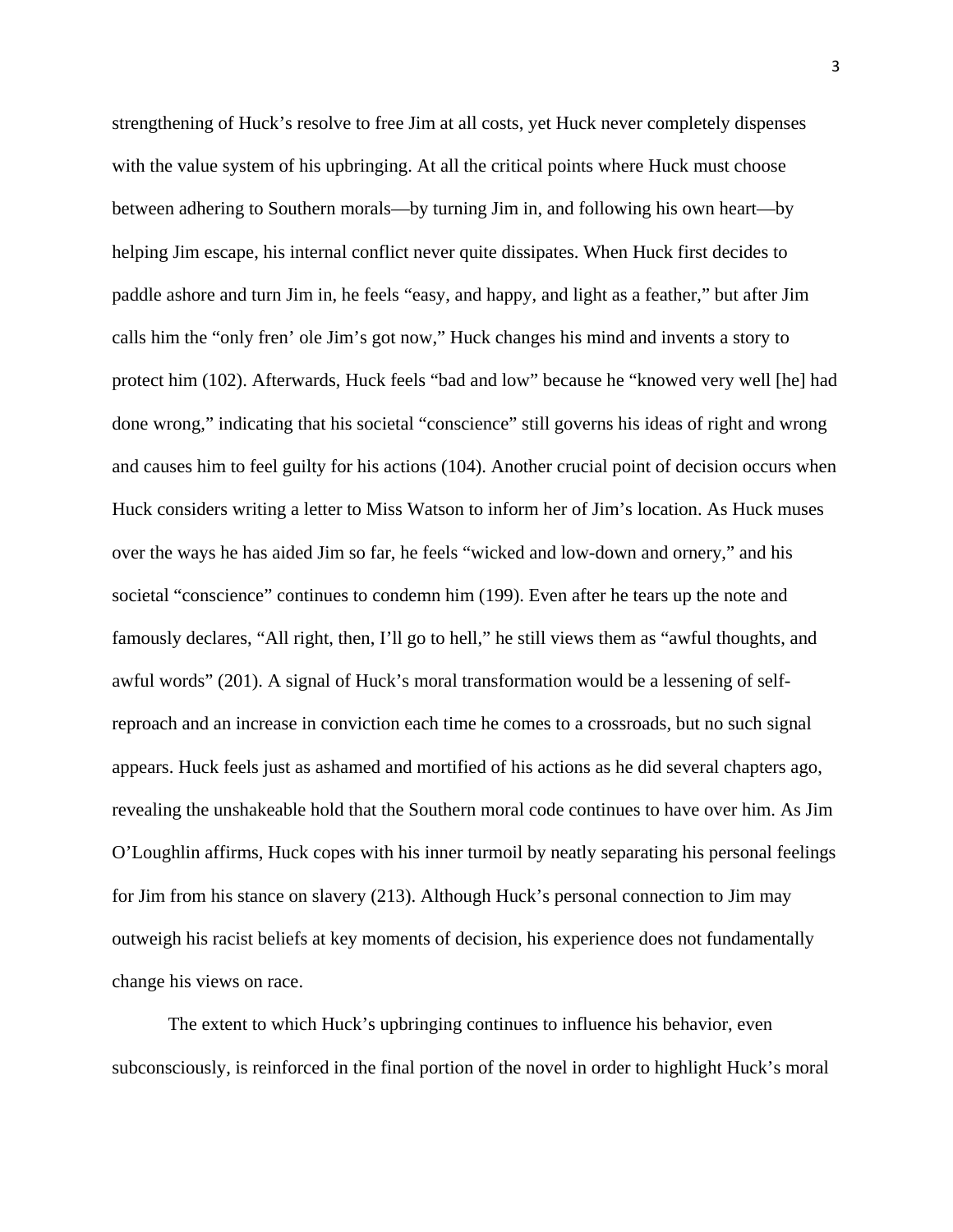stagnancy. When Huck first meets Aunt Sally in Chapter 22, he responds to her inquiries with a hastily concocted story about a cylinder-head blowing out. She proceeds to ask if anyone was hurt and Huck promptly answers, "No'm. Killed a nigger" (206). David Smith has argued that Huck is merely exploiting Aunt Sally's attitudes and playing on her bigotry in order to cook up a credible story; however, the immediate context of the conversation calls this argument into question (ctd. in Hurt 43). At this moment, Huck is placed into a stressful situation where he must react quickly, with no time to mull over his responses. He appears to reply reflexively with whatever comes quickly to mind; therefore, it is unlikely that he adds, "Killed a nigger," as a strategic device to add to the realism of his story. Whether or not Huck believes that a "nigger" counts as a person or not, he is extremely familiar with Southern ideas about racial inferiority, to the point that these beliefs surface without conscious recall. This episode reveals that although Huck often expresses doubts about the morality of his societal "conscience," these racist assumptions remain deeply entrenched within him and he cannot fully escape their influence. Thus, the ending is an apt conclusion to a story that reveals Huck's incomplete moral reformation and his unconscious perpetuation of social morality.

A careful examination of the key points at which Huck recognizes Jim as a human being reveals that he is unable to apply his newfound knowledge about Jim to other members of the black race, further revealing Huck's maintenance of societal values. He often qualifies his beliefs with the assumption that Jim is a deviation from the norm, which allows his fundamental values to remain unchanged. Huck first begins to recognize that Jim's values are comparable to those of a white man when Jim declares that his first act as a free man will be to save "money and never spend a single cent, and when he got enough he would buy his wife…and then they would both work to buy the two children" (101). An especially poignant scene where Huck realizes that Jim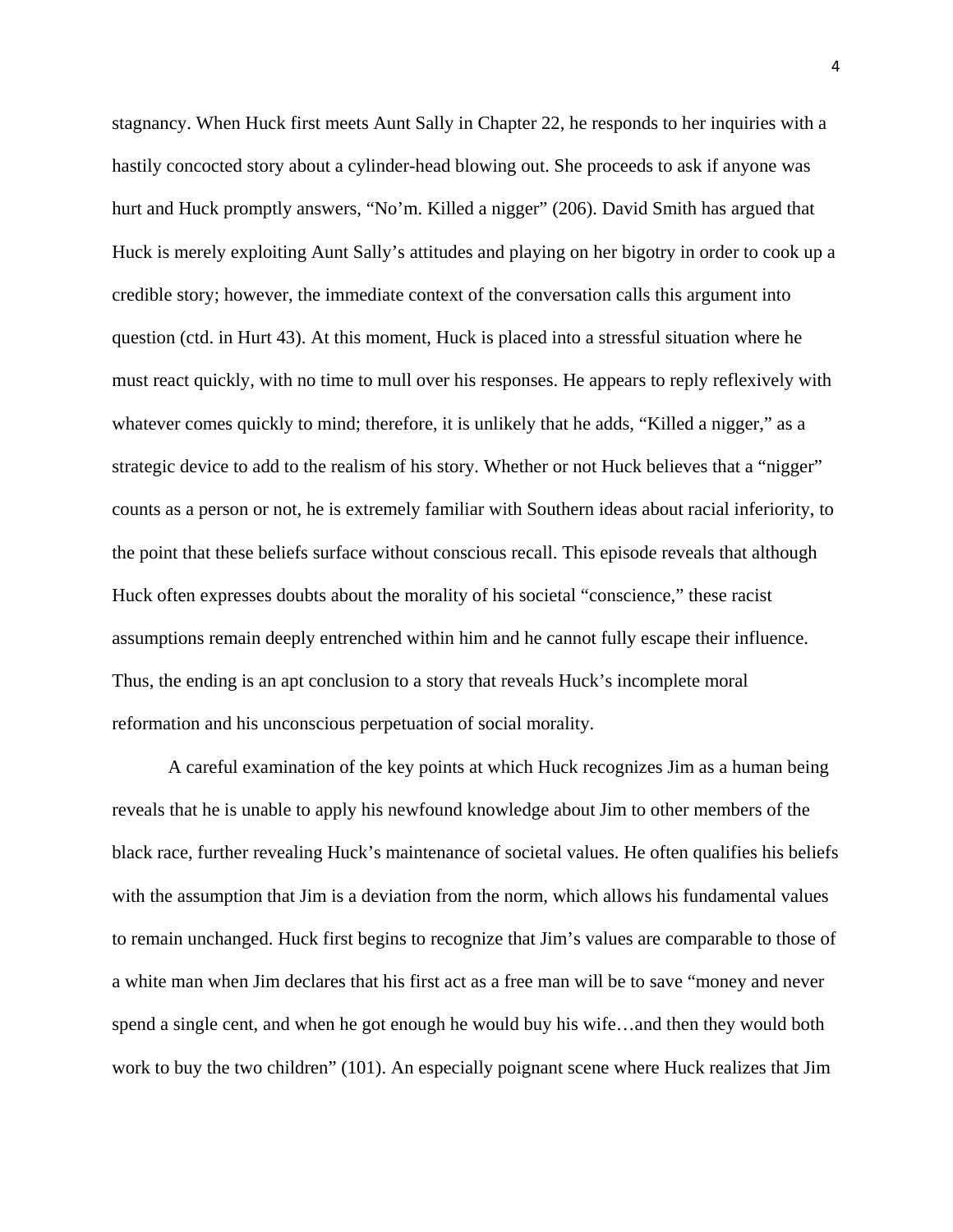is no different from any white person occurs when Jim agonizes over his mistreatment of his daughter Elizabeth: "He was thinking about his wife and children, away up yonder…. I do believe he cared just as much for his people as white folks does for their'n. It don't seem natural, but I reckon it's so" (154). As Bennett Kravits notes, the measure of Jim's worth is presented in terms of his ability to imitate the white man's imagined values, loyalty to and compassion for family and friends (15), revealing Huck's "deep immersion in the mentality of the white majority" (Robinson 211). The fact that Jim is capable of the same range of human emotion is an uncomfortable realization for Huck because it presents an intolerable ideological refutation to all that he has been taught, undercutting the racist doctrine of retrogression that saw, according to Kravits, the emancipated slave returning to the "natural" state of sexual and social bestiality supposedly inherent in African culture (13). It is important to note that in these instances, although Huck is compelled to acknowledge Jim's humanity, he never makes generalizations about other slaves from his isolated interactions with Jim.

Because Huck never abandons his racist beliefs even as he learns to accept Jim's humanity, the ending is fitting precisely because it underscores Huck's method of designating Jim as an exception to the rule. He maintains the two disparate categories of whites and blacks, and justifies Jim's humanity by placing him in the first category. Notably, in the penultimate chapter, Huck responds to the news that Jim risked his freedom to find Tom a doctor with this statement: "I knowed he was white inside" (249). In spite of crucial moments where Huck resolved to "go to hell" and reject his societal "conscience" in favor of his own moral convictions, here Huck reveals his preservation of the white mode of thinking in viewing blacks as inherently inferior. In Huck's eyes, Jim's noble actions and capacity for love set him apart from the norm and reveal his humanity, or "whiteness." Therefore, Huck justifies Jim's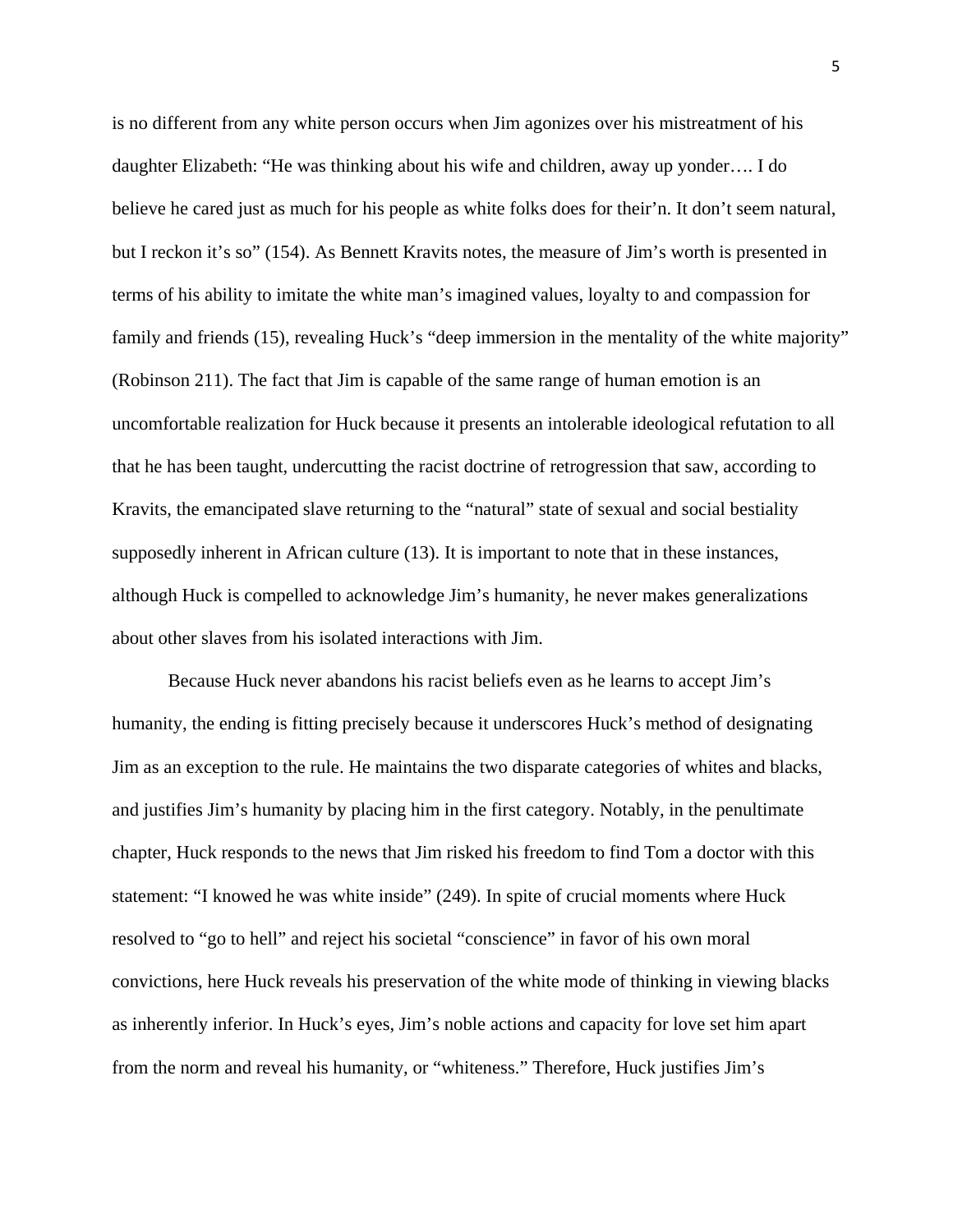extraordinary display of self-sacrifice by reassuring himself that Jim is not like other slaves, for to accept both Jim's heroic actions and Jim's identity as a black man would mean overturning all of his ingrained notions about blacks. Throughout the novel, Huck has struggled with his regard for Jim as a human being and his understanding of the kind of person that society tells him Jim must be. The ending reinforces his coping method—he reconciles the two by making an exception for the Jim he has come to know and love without applying his knowledge to the whole of the black race.

Even as Huck classifies Jim as one who is "white inside," he remains unable to completely cast off society's view of Jim and the accompanying racist implications. Early on, Huck refers to Jim as "this nigger which I had as good as helped to run away" (101). At that point, Huck and Jim's relationship is still tenuous and one can understand why Huck cannot yet view Jim as a human being. However, much later, when Huck muses over the possibility of writing a letter to Miss Watson, he asserts: "It would get all around, that Huck Finn helped a nigger to get his freedom; and if I was to ever see anybody from that town again, I'd be ready to get down and lick his boots for shame" (199). Huck is not only preoccupied with how his actions might appear to others, but also weighed down with guilt and shame as he allows societal beliefs about Jim's identity as a black man to overcome and control him. The concluding chapters present Huck with another opportunity to transcend his societal "conscience" once and for all, yet he fails this final test and continues to dehumanize Jim. Although Huck has come a long way in terms of his growing friendship with Jim, he accedes to Tom's plan with little protest, recognizing in the voice of Tom the voice of the white establishment (Jones 187). When Tom readily agrees to help Huck free Jim, Huck is shocked, admitting, "I'm bound to say Tom Sawyer fell, considerable, in my estimation. Only I couldn't believe it. Tom Sawyer a nigger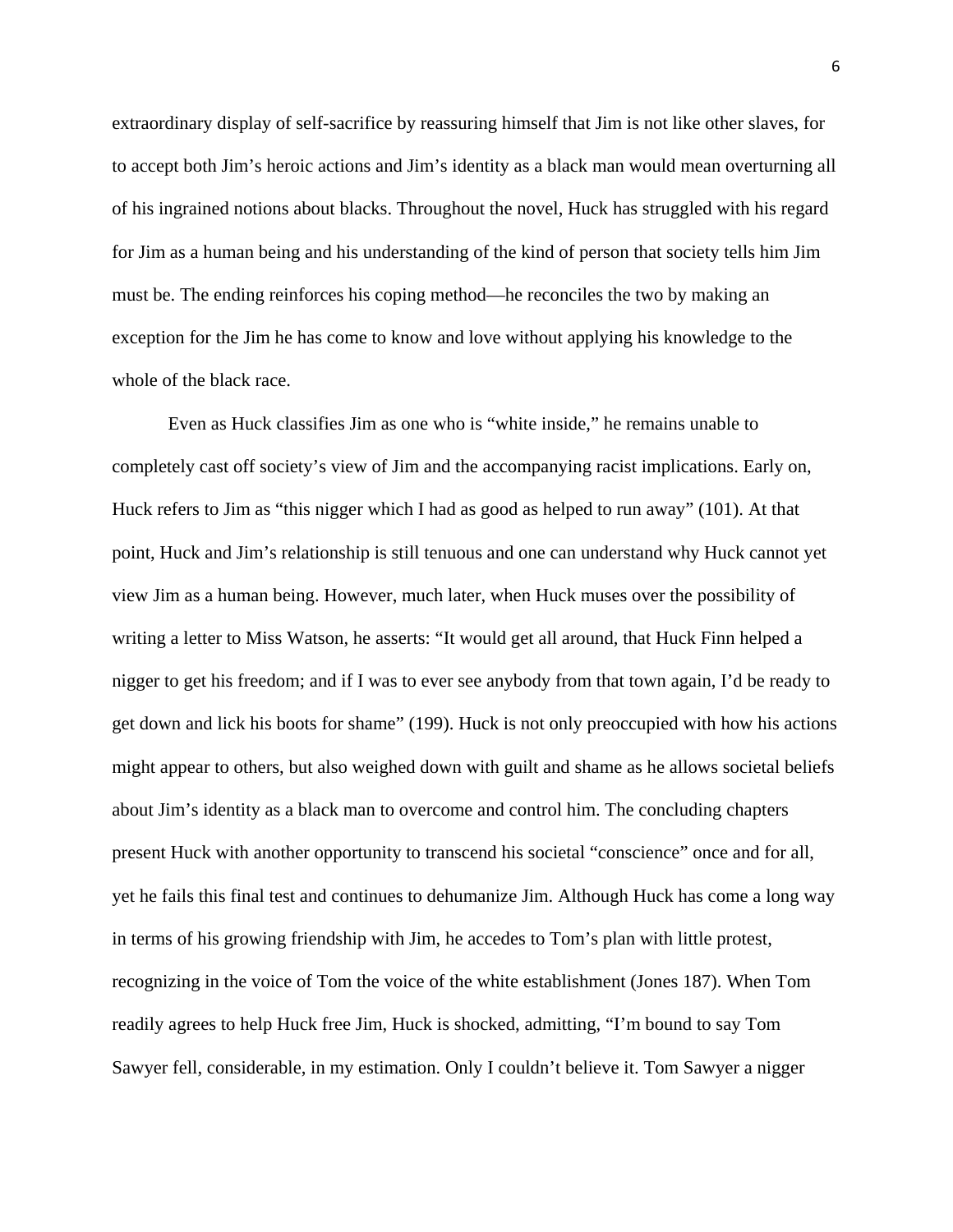stealer!" (210). Once Tom Sawyer steps into the picture, Huck's new perception of Jim is quickly obscured by Tom's evaluation of Jim's worth. It is telling that when Huck later learns that Tom knew all along that Jim had already been freed, a weight is taken off his mind because he couldn't understand how Tom "could help a body set a nigger free, with his bringing-up" (261). Huck's previous defiance of the attitudes of whites towards slaves and determined resolve "to go to hell" for Jim's sake prove to be no match for the ingrained values of Southern society. As Jones notes, Huck has never been fully at ease with his recognition of Jim's humanity because it clashes too sharply with public declarations on the nature of blackness, and nowhere in the story is this more obvious than in the evasion.

Throughout the novel, Twain makes scathing critiques on human nature, thus, Huck's meek submission to Tom's plans in spite of his friendship with Jim continues the commentary on human nature, specifically the limited potential for reform. Bruce Michelson observes that Huck's "passivity in these closing chapters, his reversion…ought to trouble us," but it also raises the question of whether or not it serves a larger purpose and speaks to a broader truth about the world (225). Surely Twain was aware that the ending would be crucial in determining the effectiveness of the themes conveyed throughout the novel; therefore, it is highly unlikely that the evasion sequence was merely a failure of execution. Perhaps, Twain intentionally denies readers the comfort of a storybook ending in order to emphasize the dismaying nature of man and his world. Despite the text's superficial support for the American ideal of "orphaning" the self, Twain's pessimism casts great doubt on humanity's ability to transcend the pettiness of human existence (Kravits 3). After all, it is almost too much to expect that a young boy would be capable of confronting and denying the values of his time (Jones 188). Twain deliberately overturns our expectations about the mature man Huck to be, suggesting, in Michelson's words,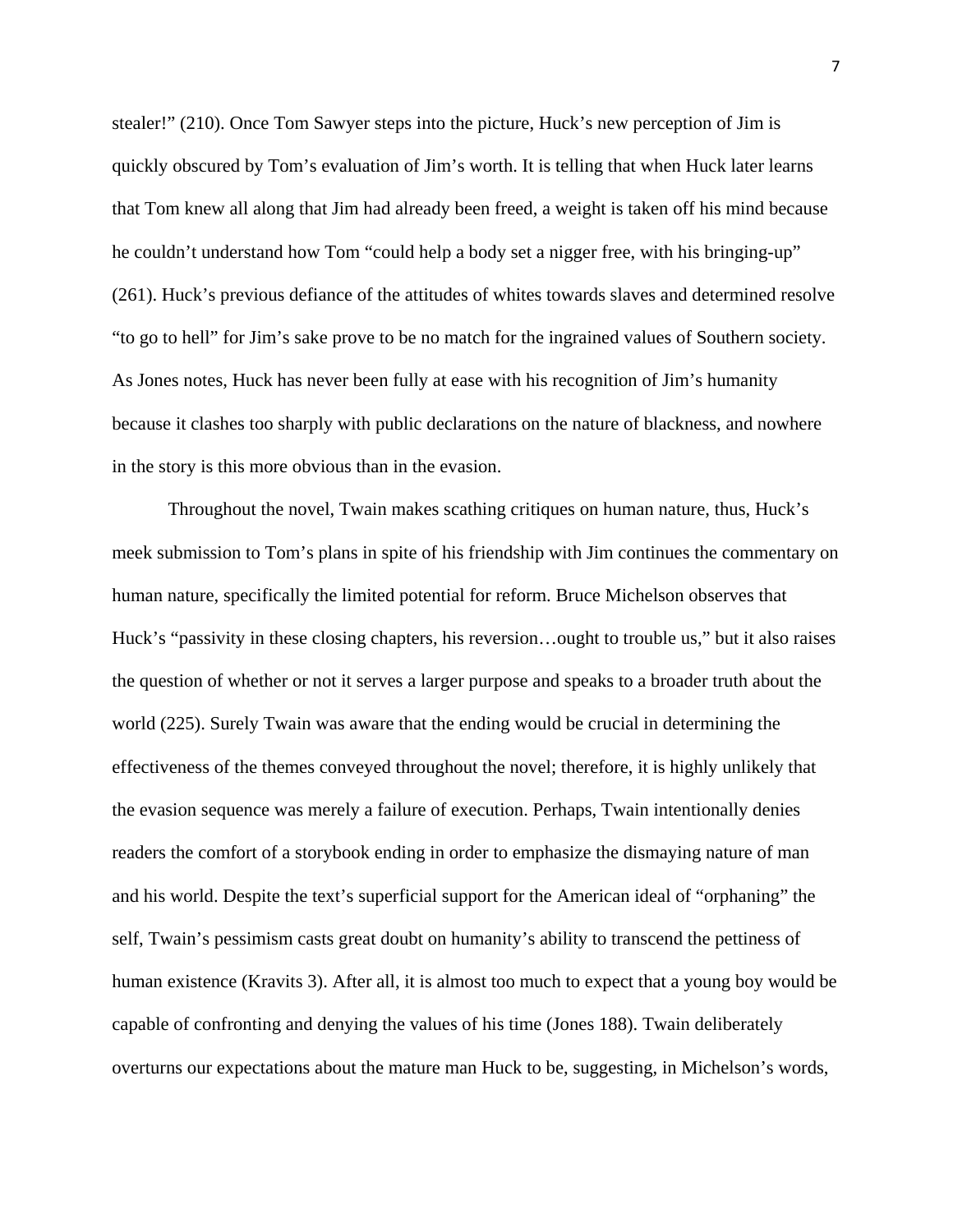that Huck "has come as far on his moral journey as a plausible boy of that time could" (225). Victor Doyno also recognized this tendency, observing , "Some critics have a conscious or unconscious expectation that a novel about a youth, even a picaresque novel, will bear some resemblance to a bildungsroman or kunstlerroman. Accordingly, they assume that Huck will mature noticeably and are disappointed" (226). Twain is cynical about idealistic beliefs in the human capacity to undergo true reform, and the final chapters constitute a successful execution of his master plan.

 Not only does he utilize the ending to highlight the implausibility of reform, he uses the character of Tom Sawyer to satirize and condemn contemporary racist attitudes towards blacks. Tom, obsessed with visions of glory, insists that things be "done right," according to the books, in his plan to rescue Jim from slavery. According to Kevin Michael Scott, Tom's stubborn devotion to convention at the expense of Jim's freedom reveals a larger critique of a Southern culture that holds itself to standards of Southern honor while justifying slavery (187). Just as Tom blatantly disregards Jim's comfort and basic needs as a human being and a freeman, many Southerners continued to treat blacks as inferior and sub-human even after the Civil Rights Act of 1866 extended the rights of emancipated slaves. In light of Tom's knowledge that Jim is a free man, his wish that they could play at the evasion "all the rest of our lives and leave Jim to our children to get out" is one with extraordinarily cruel implications, for it would perpetrate on Jim a confinement only Tom knows would be a re-enslavement (Scott 187). Tom's flippant attitude regarding Jim's fate is meant to be unsettling, for it echoes the insensitivity of many Southerners at the time who refused to accept blacks as human beings despite their legal status as fellow citizens. Another off-putting scene occurs when Tom first wakes up at the Phelps house after being shot. His main concern is the integrity of the process, rather than the fact that Jim is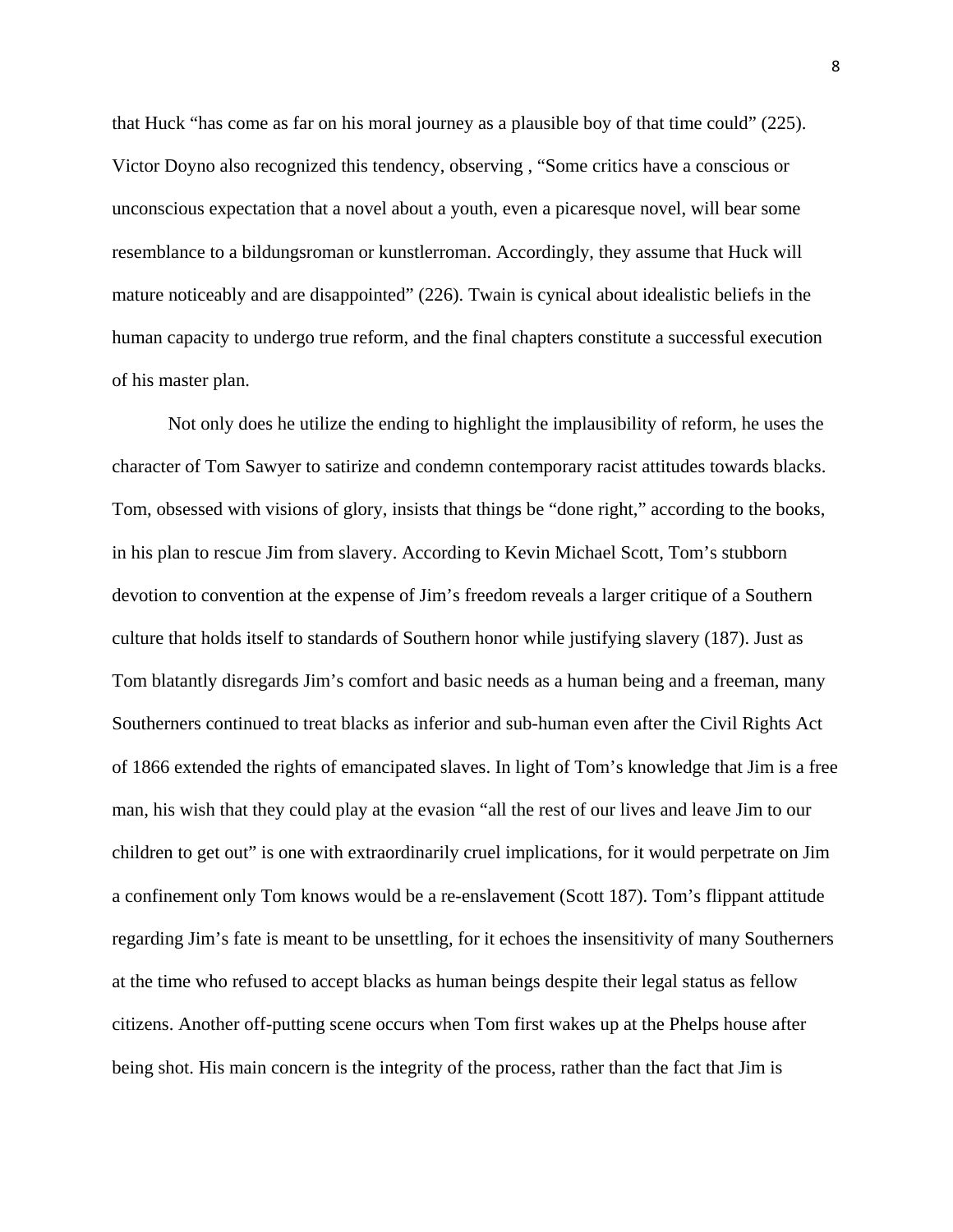running away alone and believing himself an escaped slave (Scott 187). Charles Nilon also notes the parallel between Tom's flippant attitude and the predominant Southern treatment of blacks, arguing that Tom displays the "same arbitrary, selfish assurance the South" possessed when it decided the fates of "freed" blacks (62). The striking similarities between Tom's selfish disregard for Jim's welfare and the trivializing manner in which whites toyed with the rights of freed slaves are not merely coincidental, for they reveal Twain's subtle attempts to criticize the human failings that surrounded him.

 Critics who view the ending as a major flaw have argued that "the slapstick tone jars with the underlying seriousness of the voyage" (Marx 294), but on the contrary, Mark Twain skillfully employs the burlesque nature of Tom's scheme to critique the post-Civil War South. In order to mirror his own feelings about the precarious state of African-Americans at the time, Twain crafts the ending of the novel into a political allegory of the post-Reconstruction South, intentionally creating feelings of exasperation in the reader when it is discovered that all of the ordeals Jim has been forced to endure amounted to nothing. Characterizing the Reconstruction era, MacLeod writes: "Mere legal emancipation, in short had done nothing to create or sustain the necessary conditions of a genuine liberty for black people," indeed, it took over one hundred more years for blacks to achieve true equality (7). Instead of jeopardizing the significance of the entire novel, the drawn-out and infuriating nature of Tom's rescue plan underscores the larger truth that blacks after the Civil War were technically free by name, but were still treated as slaves and forced to undergo unnecessary hardships. Jim O'Loughlin maintains that Huck's compliance with Tom's schemes "mirrors a collective lack of interest in the fate of African Americans during the 1880s," and moreover, just as Huck's resolve to free Jim fluctuated and wavered, the political will that brought about Emancipation without actual freedom was temporary (18). Thus, the strength of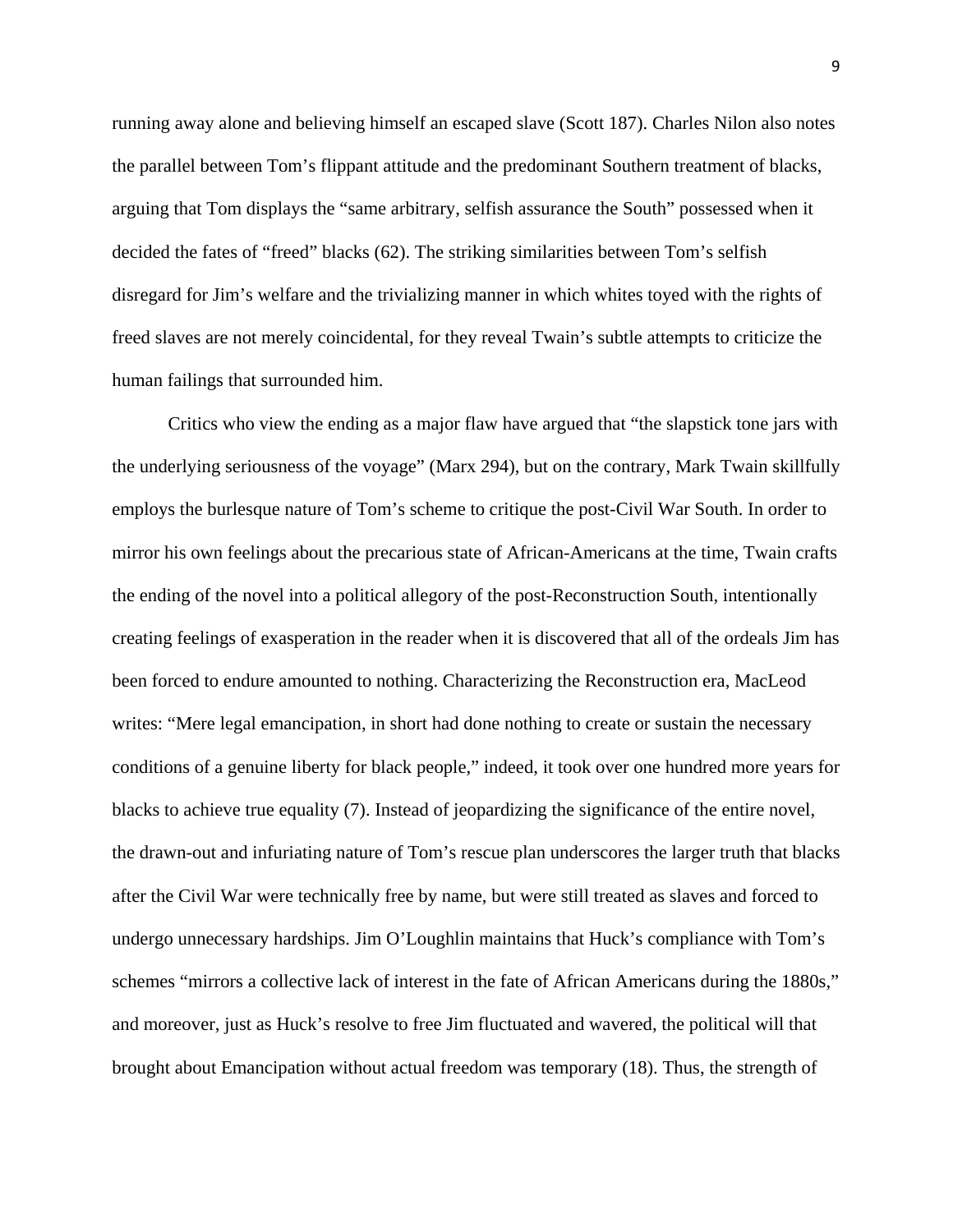the novel's ending lies in Twain's refusal to allow Huck to be the kind of hero his society did not deserve.

 The ending of *The Adventures of Huckleberry Finn* is indeed a charged topic, for the novel's status as a great American classic is at stake. It is either a masterpiece that succeeds in communicating Twain's beliefs about human nature or a failure because the final chapters overturn all semblance of Huck's supposed moral maturation. Further scrutiny of key moments in Huck's moral journey reveals that Huck merely views Jim as an exception to the rule and retains Southern ideas about racial superiority to the very end. Twain maintains a masterful control and direction throughout that intensify, rather than diminish, in the conclusion. In light of Twain's true intentions, the ending serves to bring home his underlying conviction that humanity is incapable of rising above social institutions and undergoing true reform, and exposes the failings of whites in the post-Reconstruction South. However, the novel should not be swiftly dismissed as another bleak commentary on the deteriorating condition of humanity. In spite of the fact that Huck does not completely renounce his societal "conscience," he comes to appreciate Jim's nobility of character and value him as a friend and father figure. Thus, through the character of Huck, *The Adventures of Huckleberry Finn* offers a small but sure glimmer of hope for redemption.